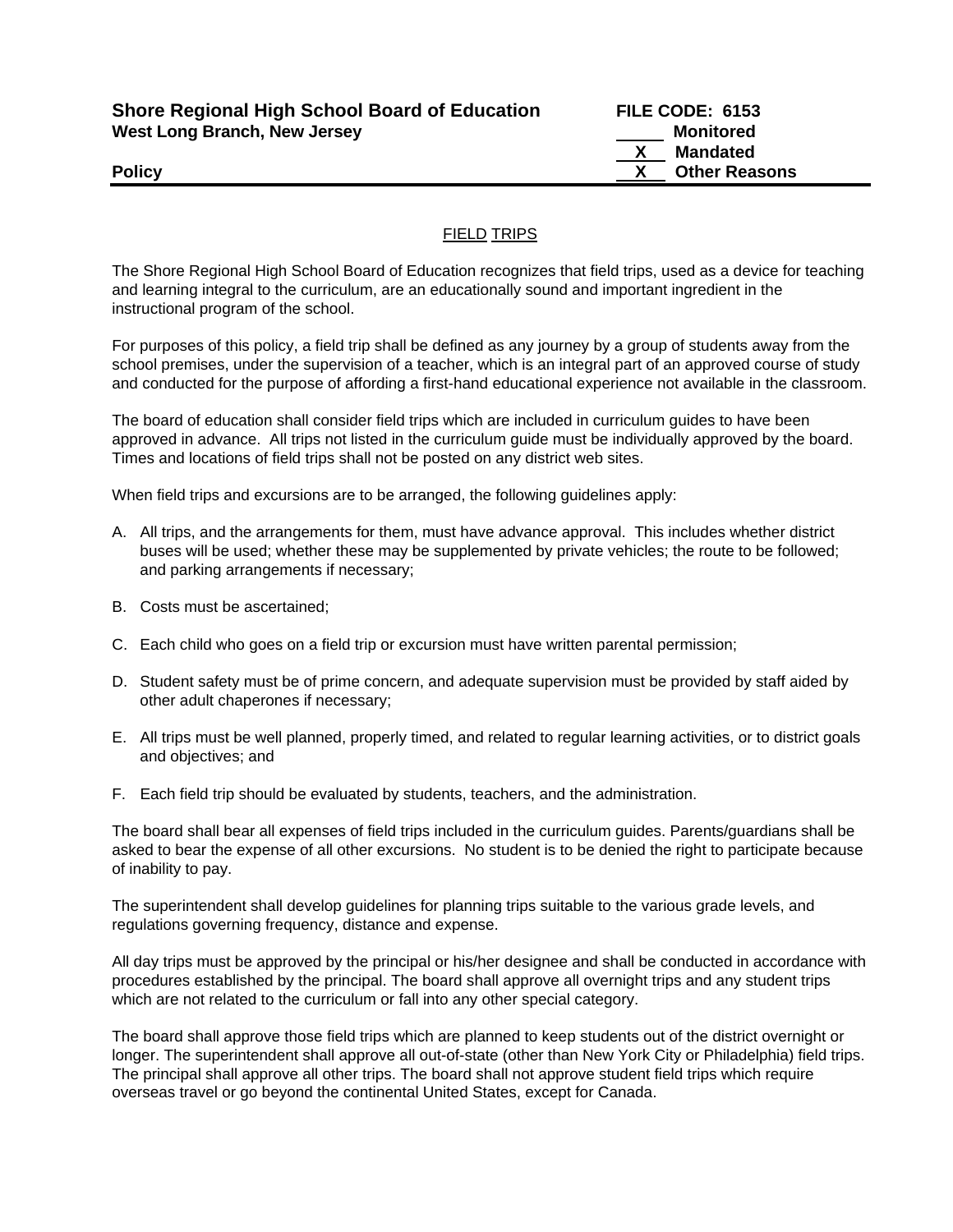## FIELD TRIPS (continued)

The board does not endorse, support or assume liability in any way for any staff member of this district who takes students on trips not approved by the board. No staff member may solicit students of this district for such trips within the facilities or on the school grounds of this district without board permission.

## Student Self-Administration of Medication

The board shall permit self-administration of medication on field trips for asthma or other potentially lifethreatening illness by students. All conditions established by law and board policy shall be met (see policy 5141.21).

Epinephrine shall be administered via epi-pen to students in emergencies on field trips by the school nurse, his/her designee(s), the student's parent/guardian or the student himself/herself, in accordance with policy 5141.21 Administering Medication.

| Adopted:             | No date       |
|----------------------|---------------|
| NJSBA Review/Update: | March 2012    |
| Readopted:           | July 26, 2012 |

Key Words

Field Trips, Trips

| Legal References: N.J.S.A. 18A:25-2 |                                                        | Authority over students                                                                                                                                                               |  |
|-------------------------------------|--------------------------------------------------------|---------------------------------------------------------------------------------------------------------------------------------------------------------------------------------------|--|
|                                     | N.J.S.A. 18A:36-21                                     |                                                                                                                                                                                       |  |
|                                     | through -23                                            | Field trips; costs to be borne by parents or guardians                                                                                                                                |  |
|                                     | N.J.S.A. 18A:36-35                                     | School Internet web sites; disclosure of certain student<br>information prohibited                                                                                                    |  |
|                                     | N.J.S.A. 18A:39-20.1                                   | Transportation to and from related school activities in<br>private vehicle with capacity of eight or less; authorization<br>of qualified school personnel, state employees or parents |  |
|                                     | N.J.S.A. 18A:40-12.3                                   |                                                                                                                                                                                       |  |
|                                     | through $-12.4$                                        | Self-administration of medication by students; conditions                                                                                                                             |  |
|                                     | N.J.S.A. 18A:40-12.5                                   | Policy for emergency administration of epinephrine to public<br>school students                                                                                                       |  |
|                                     | N.J.S.A. 18A:40-12.6                                   | Administration of epinephrine; primary responsibility;<br>parental consent                                                                                                            |  |
|                                     | N.J.A.C. 6A:27-1.1 et seq. Student transportation      |                                                                                                                                                                                       |  |
|                                     | See particularly:                                      |                                                                                                                                                                                       |  |
|                                     | N.J.A.C. 6A:27-1.1(b),                                 |                                                                                                                                                                                       |  |
|                                     | $-7.6, -11.1, -11.2$                                   |                                                                                                                                                                                       |  |
|                                     | Rhodes v. Caldwell Board of Education, 1981 S.L.D. 140 |                                                                                                                                                                                       |  |
| <b>Possible</b>                     |                                                        |                                                                                                                                                                                       |  |

| г озэнле                 |          |                                   |
|--------------------------|----------|-----------------------------------|
| <b>Cross References:</b> | *1230    | School-connected organizations    |
|                          | *3450    | Money in school buildings         |
|                          | *3541.31 | Privately owned vehicles          |
|                          | *5020    | Role of parents/guardians         |
|                          | *5136    | Fund-raising activities           |
|                          | *5141.21 | Administering medication          |
|                          | $*6145$  | <b>Extracurricular activities</b> |
|                          | $*6154$  | Homework/makeup work              |
|                          |          |                                   |